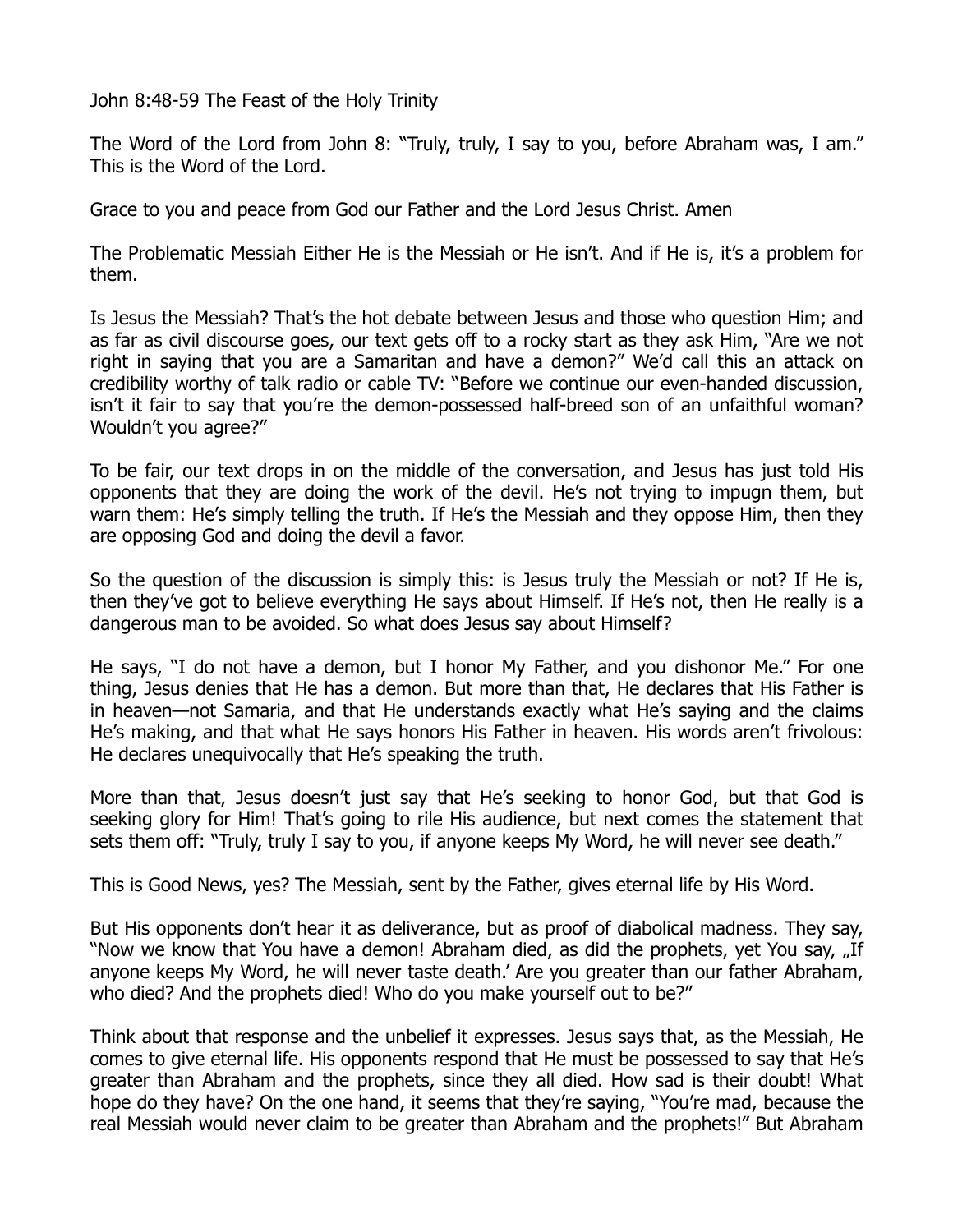was saved by trusting in the greater Messiah to come: "Abraham believed, and it was credited to him as righteousness." Also the prophets foretold the more-powerful Savior who would ransom His people. It sounds as if Jesus' opponents expect a messiah who is less than the patriarchs and prophets of old: but such a weak, lesser Messiah would be no help at all against sin, death and devil. Or maybe that's over-thinking it: maybe they're just saying, "We don't want You to be the Messiah, and You don't appear greater than Abraham and the prophets. Therefore, we believe You have a demon for making Yourself out to be the selfappointed Messiah.

But Jesus doesn't let them get away with that: He's not self-appointed, so He says, "If I glorify Myself, My glory is nothing. It is My Father who glorifies Me of whom you say, "He is our God.' But you have not known Him. I know Him. If I were to say that I do not know Him, I would be a liar like you, but I do know Him and I keep His Word. Your Father Abraham rejoiced that he would see My day. He saw it and was glad."

So, more good news! Jesus says He's sent by God, that the Father glorifies Him. He is the Messiah that Abraham trusted in. By faith, Abraham saw Jesus' day, believed in Him and was saved. Look at what He offers to His audience: He tells them to turn from their unbelief, and from the lies they have to have in order to maintain their unbelief, because He has life for them, too.

But His opponents aren't ready to give in. They don't want Him to be the Messiah. If He is the Messiah, they have to admit that they're wrong. They have to repent of all of their false teachings and beliefs that say you're saved by works, not by faith. So they press the obvious point: "You are not yet fifty years old, and have you seen Abraham?" Abraham's been dead for centuries—doesn't this claim alone make Jesus a madman?

Jesus answers: "Truly, truly, I say to you, before Abraham was, I am." That's the biggest mindblower of the text. "I am," says Jesus, and the way He says it makes His meaning very clear. In Exodus 3:14, God reveals to Moses that His name is Yahweh, which means "I AM." Jesus is saying that He's more than just a man sent by God. He's saying that He is God. He's Yahweh, in the flesh and standing before them.

So let's recap the good news that Jesus gives in our text: He reveals that He's Yahweh, now become flesh. He reveals that He's the Son of God, and that He is sent by God the Father to win salvation. And He declares that He gives eternal life by means of His Word. That's all very, very Good News.

But one cannot believe without faith. Hearing this good news, His opponents pick up stones to kill Him. He tells the truth that He's the Messiah, but He's not the sort of messiah they want. To believe in Him would be to deny themselves, to trust in His work rather than their own. And because they don't believe in Him, they want Him dead. This text illustrates an important truth about faith and Christ. Either Jesus is the Messiah or He's not. There's no middle possibility. Either you trust in Him, or you don't. Either you say, "I believe in Him," or "I deny Him." Scripture gives no option in between.

II. The Trilemma and the Truth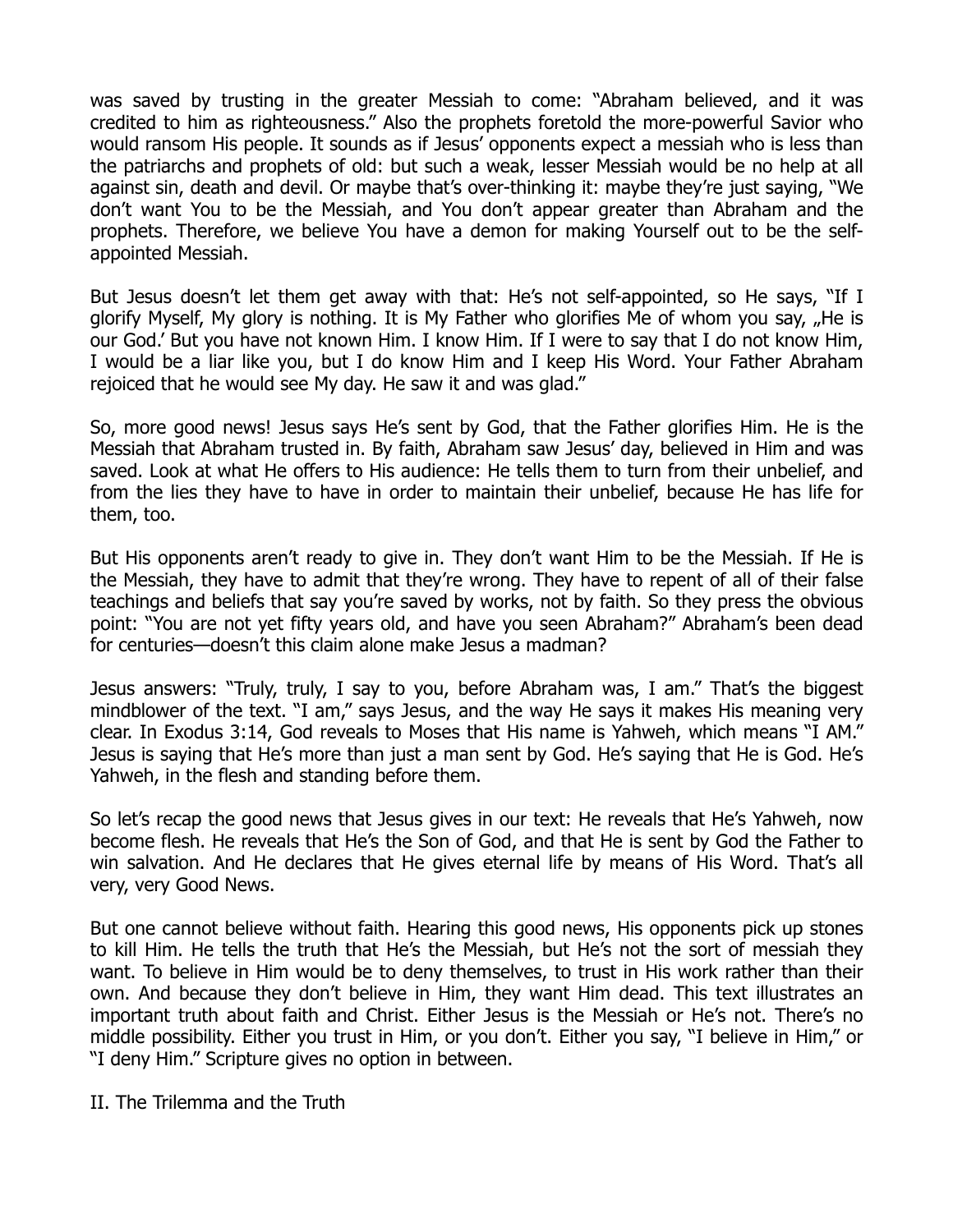"Before Abraham was, I am."

With that sentence, Jesus presents two glorious doctrines. The first is the doctrine of the Incarnation: Jesus, clearly a man, says that He is Yahweh. He is fully human, and He is fully divine. He was born of the Virgin Mary in Bethlehem (long after Abraham died), and He was before Abraham. The second is the doctrine of the Holy Trinity: if Jesus is "I Am," then He is God. He is God along with the Father and the Holy Spirit.

Those two doctrines, the Incarnation and the Trinity, are enough to make Jesus' opponents pick up stones to kill Him in the Gospel lesson. Those two doctrines are also what the Athanasian Creed is all about, and the focus of this Festival of the Holy Trinity. This festival is, I believe, unique in the church year. The other festivals are largely about what our Lord does: Christmas is about His birth; Easter, His resurrection; Pentecost, the arrival of the Holy Spirit. The Festival of the Holy Trinity is not first about what our Lord does, but who our Lord is.

If, by chance, you think that makes it a snoozer of a festival, you need to reconsider. To not care who the Lord is, is actually even dumber than saying to your spouse, "I don't care who you are, as long as you do what I say." By faith, we rejoice that God makes Himself known to us; neglect of His identity is sin. If the Lord isn't who He says He is, then He can't do what He says He does.

We'll start with the Incarnation: if Jesus is not fully man, He can't take your place and die for your sins. If He isn't fully God, then He can't die for the sins of all.

Or consider the Trinity: if God is not one God—Father, Son and Holy Spirit, then the Son cannot be one with the Father. If that's true, then Jesus can't be the beloved Son, fully God, who goes to the cross for you.

If He's not the Son, then you're not redeemed from your sin. You don't have a Father in heaven, because you're still unholy. If God is not one God—Father, Son and Holy Spirit, then the Father and the Son don't send the Holy Spirit to you to grant you faith, and so you don't have faith. And if the Spirit does not give you faith, then the Father and the Son will not come to you and dwell with you.

If God is not one God—Father, Son and Holy Spirit, then what does your baptism mean since you were baptized in the name of the Father, Son and Holy Spirit? If Jesus isn't both God and man, how does it help you to be joined to His death and resurrection by water and the Word? If Jesus isn't both God and man, how can He give you His body and blood for the forgiveness of sins? See?

Who He is matters. The Lord has to be who He is in order to do what He does. Thus we gladly confess and celebrate the Incarnation and the Holy Trinity. That may still not strike you as controversial, but it sets Christianity apart. The controversy you find in the Gospel lesson is still around.

If you witness to a Muslim, the Incarnation is not just a strange teaching—it's outright blasphemy to them. If you're speaking to a Jehovah's Witness, you'll find that their version of the Bible is heavily edited to get rid of the Holy Trinity. If you're talking religion with your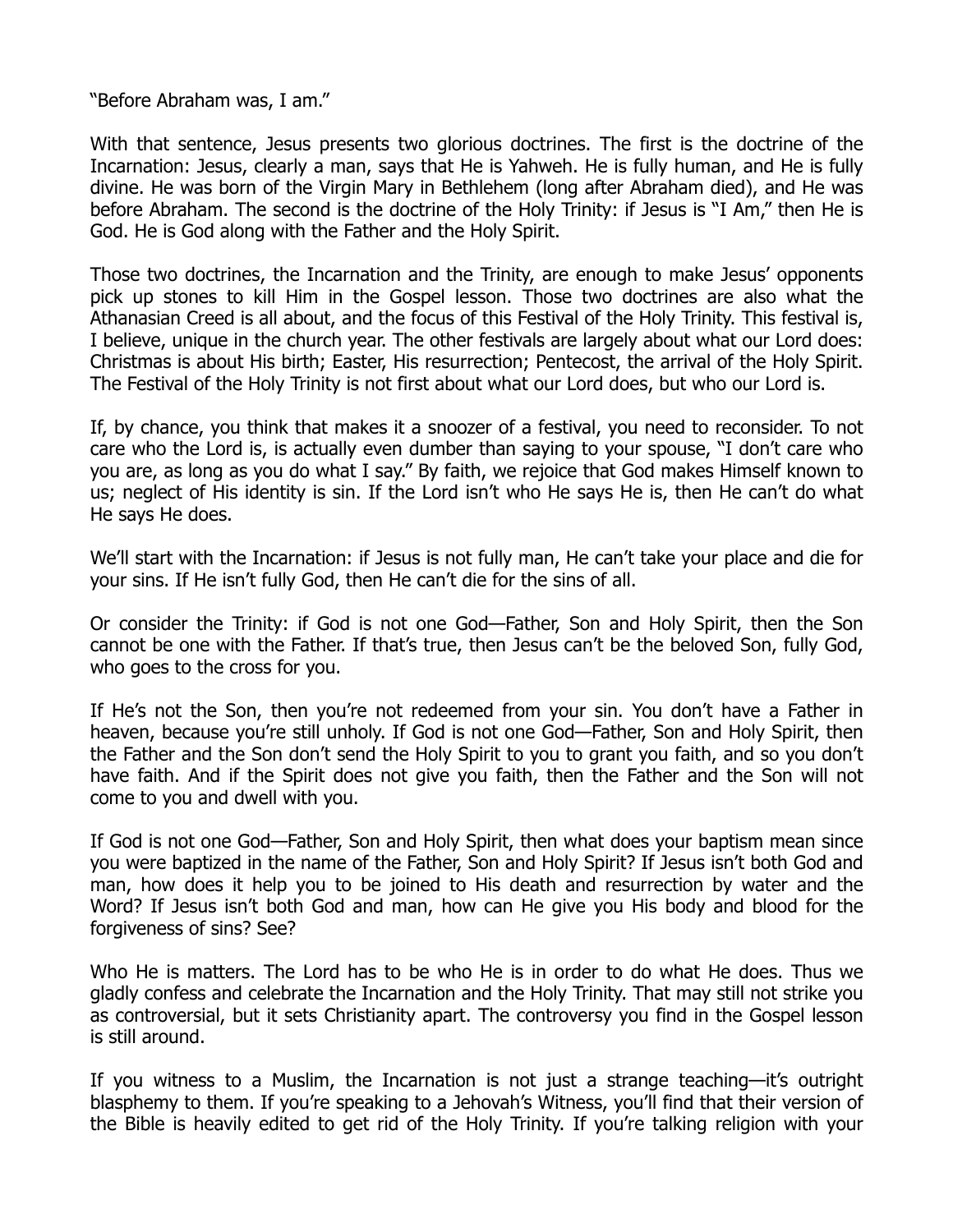average secularist, you'll probably hear him say, "I have no problem with the idea that a man named Jesus lived once upon a time. But the idea that He was also God? That's where I've got to draw the line.

C. S. Lewis described this with his famous trilemma—a dilemma with three options instead of two. Because Jesus claimed to be God who had come to give eternal life, Lewis proposed that Jesus is either a liar, a lunatic or the Lord. Either Jesus intentionally lied in His claims to be God, in order to gain a following; or He was deluded and honestly believed He was God, but wasn't; or else He is who He said He was—the Son of God who became flesh to win salvation for mankind.

Lewis proposed that trilemma especially to challenge those who tried to run with the narrative that Jesus was just another great teacher along the lines of Ghandi or Confucius, but not the Son of God. The challenge was clear: given what Jesus said about Himself, how could you call Him a "great teacher" if He was lying or deluded? Either He was the Son of God or a dangerous man, but not just a great teacher.

Sounds a lot like our Gospel lesson, yes? Instead of "liar" or "lunatic," Jesus' opponents settle for "demon-possessed." The world doesn't want an incarnate Messiah or the Trinity, and there's really a simple reason why: both the Incarnation and the Trinity are mysteries that we accept by faith. "Who God is" is greater than we can understand, and that is not a bad thing: do you really want a God so limited that you can understand Him?

The Incarnation and the Trinity are mysteries that we accept by faith, not formulas that we can explain. Therefore, we don't argue and try to persuade people into believing these doctrines are true. Rather, we confess them. We confess what the Lord says about Himself in His Word; and we trust that the Holy Spirit will work through that Word to bring to faith all who will believe. And as we confess these truths, we rejoice in their comfort for us.

For this is true: because Jesus is true God, begotten of the Father from eternity, and also true man, born of the Virgin Mary, He is the Messiah who has gone to the cross and died in your place for your sin. Because the Son died for you, you have a loving Father in heaven who sends His Spirit upon you to give you faith and the forgiveness that the Son won on the cross.

Because God is triune, all of this is delivered to you in your baptism and absolution, because you are baptized and absolved in the name of the Father and of the Son and of the Holy Ghost. Because the incarnate Son is a person of the triune God, He delivers to you His body and blood for the forgiveness of sins. That is who Jesus is: the incarnate, second person of the Trinity.

The world will try to persuade you that He is a long-gone liar, lunatic or even demonpossessed Samaritan. But you have His Word. By His Word, and by God-given faith in His Word, you know who He is and what He has done. And because He is the Son of God who became flesh to go to the cross for you, you are forgiven for all of your sins.

In whose name?